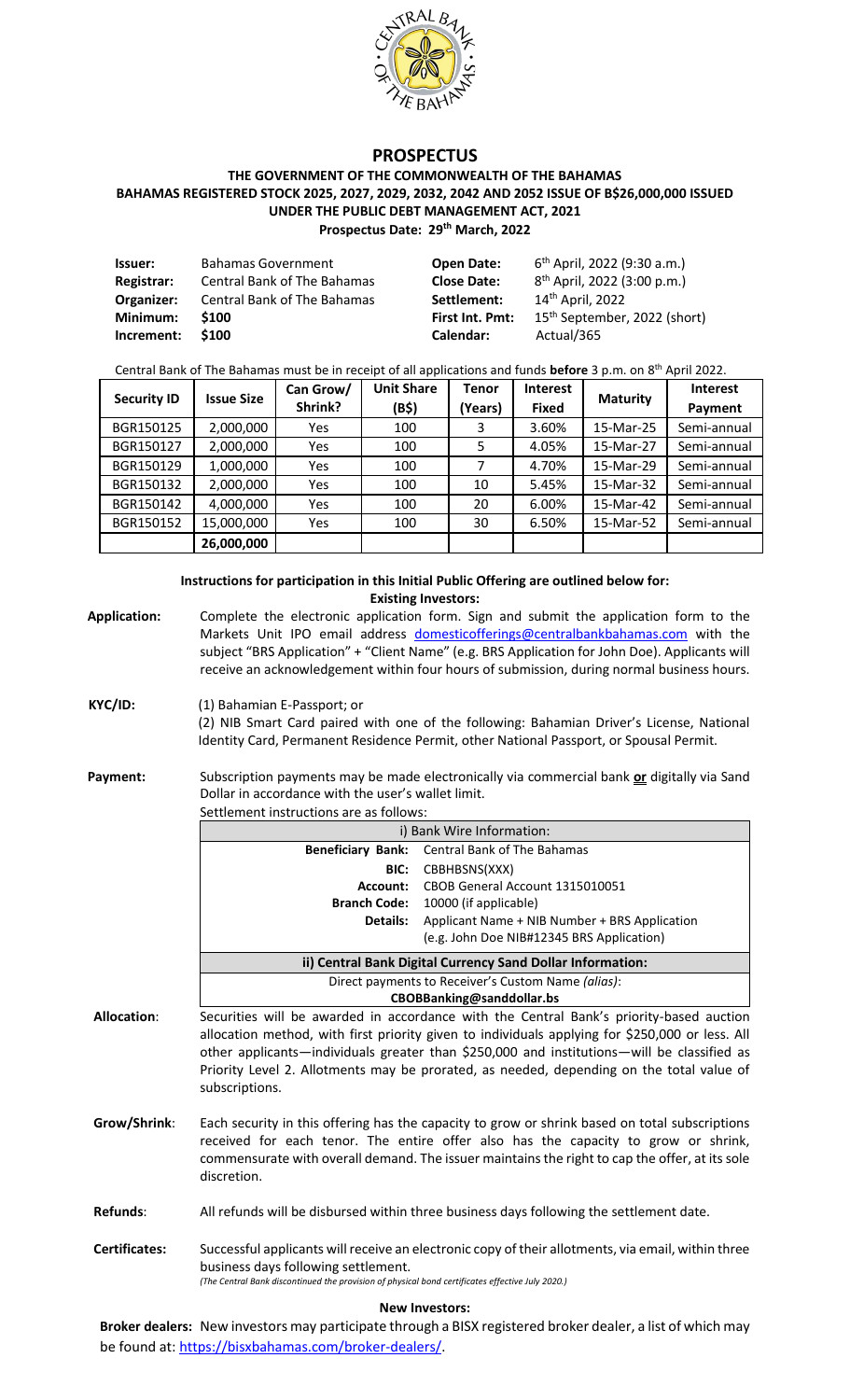

# **Market Notice 10th February, 2022**

# **Discontinuation of Public Brokerage Services**

Historically, the Central Bank of The Bahamas (Central Bank), in its capacity as Registrar and Transfer Agent for Bahamas Registered Stock (BRS) and Treasury Bills (TB), facilitated primary and secondary market access to these securities to the general public. In an effort to better align its activities with international good practices, effective 1 January, 2023, the Central Bank will cease to offer such services to the general public. The scope of services offered to the general public will unwind throughout 2022, with the following key dates:

- 1. **Effective 1st March, 2022:** The Central Bank will cease to onboard new investors for Bahamas Government securities. This means that new entrants into the Bahamas Registered Stock or Treasury Bill market will be required to do so through a BISX-registered broker-dealer, a list of which can be found at[: https://bisxbahamas.com/broker-dealers/.](https://bisxbahamas.com/broker-dealers/)
- 2. **1 st April, 2022 through 31st December, 2022:** All existing Central Bank Bahamas Government security clients will be required to transfer *administration* of their portfolios to a BISX-registered brokerdealer. The Central Bank will contact existing clients directly to advance this initiative.
- 3. **Effective 1st January, 2023:** The Central Bank will cease to provide securities trading services on behalf of security holders, as these services will be available through BISX-registered broker-dealers with direct access to BISX and the Bahamas Government Securities Depository.

The Central Bank will engage with broker-dealers throughout the process to coordinate a smooth transition for investors.

> **For assistance, please contact us at**  [domesticdebt@centralbankbahamas.com](mailto:domesticdebt@centralbankbahamas.com) Tel. (242) 302-2620 or (242) 357-4881 (WhatsApp)

**To escalate customer service issues, please contact** [bankingmanager@centralbankbahamas.com](mailto:bankingmanager@centralbankbahamas.com) or [dg@centralbankbahamas.com.](mailto:dg@centralbankbahamas.com)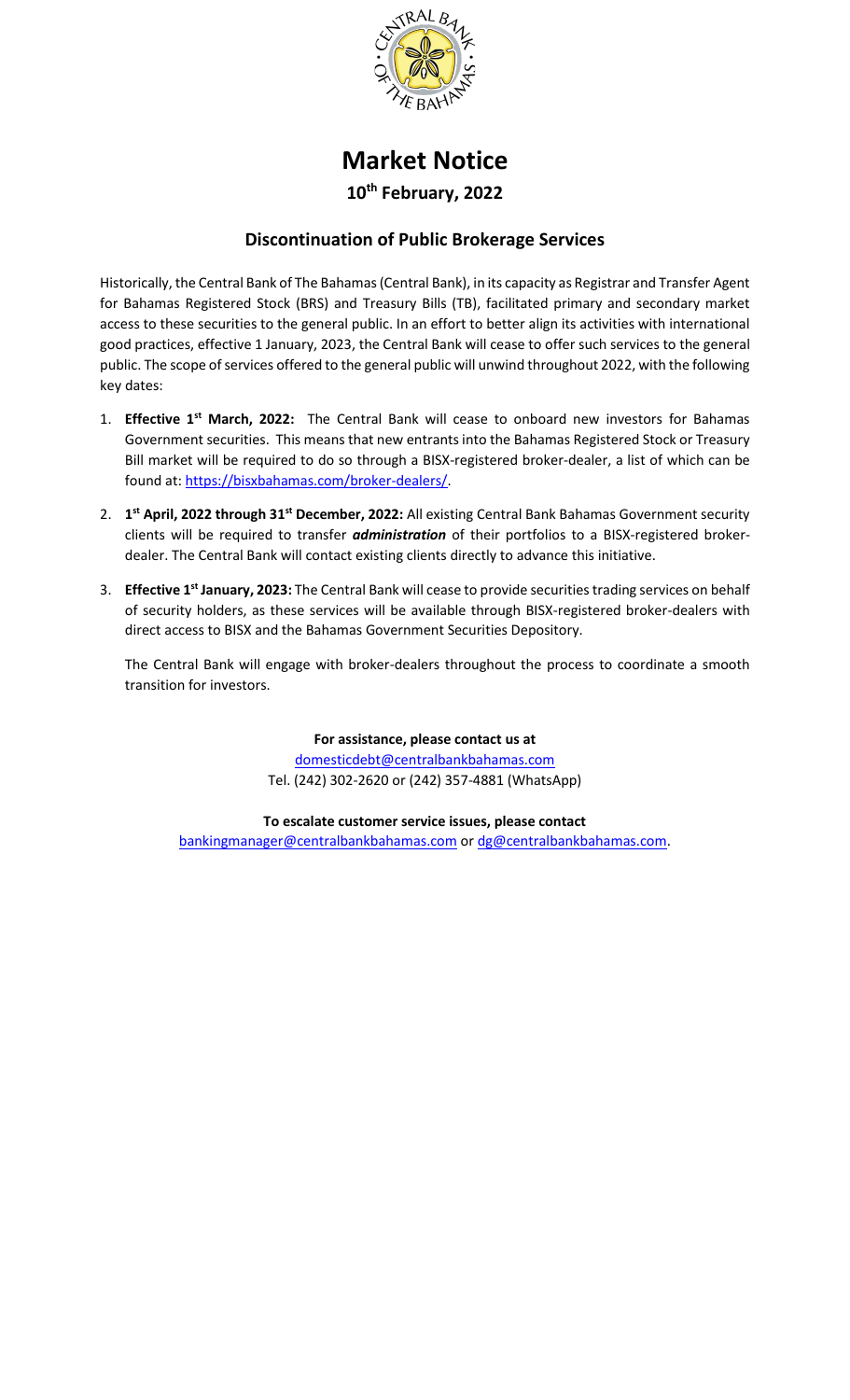

# **Frequently Asked Questions**

**1. Q: Why did the Central Bank make the decision to discontinue brokerage services to the public? A:** The Central Bank is aligning its securities market operations with best international practices and to accommodate recent reforms that allow government debt securities to actively trade over BISX. Underlying costs to the financial market around these services will be more transparent, and encourage further customer-oriented improvement in services and pricing efficiency.

# **2. Q: How does this policy change affect me as an investor?**

**A:** Investors will benefit from a more transparent and mature financial market process. However, the impact on individual investors will depend on whether or not he or she intends to buy and sell (trade) securities on a recurring basis. If you have already purchased government securities and intend to hold those securities to maturity, generally this change may not affect you.

**3. Q: I already own government securities purchased through the Central Bank and do not plan to sell them or purchase more. Do I need a broker?**

**A:** No. You only need to engage a broker if you plan to sell all or part of your holdings, buy more securities, or make changes—such as your name, address, or bank account number—to your custody profile after 31<sup>st</sup> December, 2022. Otherwise, your holdings may remain in the Central Bank's custody and you will continue to receive your interest and principal payments, as usual.

- **4. Q: I already own government securities purchased through the Central Bank and intend to purchase more over time. Do I need a broker?** A: Yes, beginning 1<sup>st</sup> January, 2023.
- **5. Q: Who are the broker-dealers? A:** A list of BISX-registered broker-dealers may be found at: [https://bisxbahamas.com/broker](https://bisxbahamas.com/broker-dealers/)[dealers/](https://bisxbahamas.com/broker-dealers/)

#### **6. Q: Can I trade over BISX without a broker-dealer? A:** No. All trades over BISX must be executed by registered broker-dealers.

## **7. Q: Will I need to open a brokerage account with a broker-dealer?**

**A:** This depends on the scope of services offered by your selected broker-dealer. We encourage investors to contact the registered broker-dealers to determine which services best suit their needs.

**8. Q: If I transferred my holdings to a broker-dealer, will the investment details (Security ID, interest rates, maturity date, etc.) change?**

**A:** You will not transfer securities to a broker-dealer. Under no scenario do broker-dealers hold securities. Government securities are custodied by the Central Bank in the Bahamas Government Securities Depository (BGSD), which it owns. Engaging a broker is needed only to buy and sell securities or to make changes to your customer profile in BGSD.

## **9. Q: Is there a form for investors to complete to transfer all holdings to the broker-dealer?**

**A:** You will not transfer securities to a broker-dealer. However, if you need to change your "broker of record" from the Central Bank to one of the BISX-registered broker dealers, the selected broker will provide the relevant documents.

**10. Q: Will I receive full face value for my holdings if I do not wish to change my broker of record and redeem my total position before 1st January, 2023?**

A: Beginning 1<sup>st</sup> January, 2023, the only change to the redemption process relates to where an existing Central Bank customer goes to redeem his or her holdings. An existing Central Bank customer wishing to redeem securities before  $1<sup>st</sup>$  January, 2023 may continue to approach the Central Bank. After that date, all customers must redeem securities through a BISX-registered broker-dealer. Securities are traded over the secondary market on a best price basis plus accrued interest.